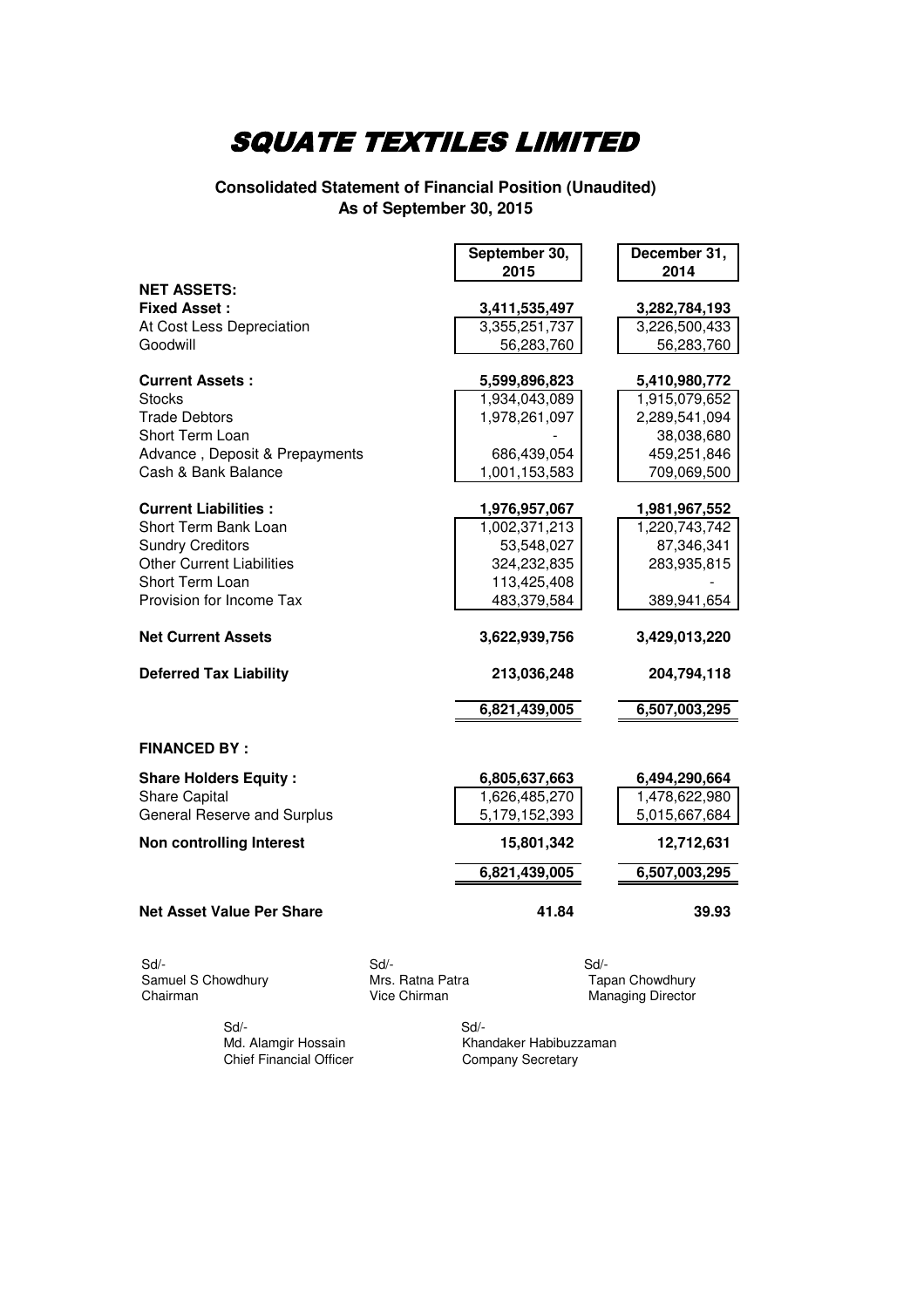### **Consolidated Statement of Comprehensive Income (Unaudited) For the 3rd Quarter ended September 30, 2015**

|                                                     |                       | <b>Nine Month Ended</b> | 3rd Quarter        |                    |  |
|-----------------------------------------------------|-----------------------|-------------------------|--------------------|--------------------|--|
|                                                     | January to September, | January to September,   | July to September, | July to September, |  |
|                                                     | 2015                  | 2014                    | 2015               | 2014               |  |
|                                                     |                       |                         |                    |                    |  |
| Sales                                               | 5,967,020,224         | 5,994,160,899           | 1,929,867,735      | 1,767,332,150      |  |
| Cost of Goods Sold                                  | 5,018,713,976         | 4,966,854,233           | 1,614,154,285      | 1,481,471,146      |  |
| <b>Gross Profit</b>                                 | 948,306,248           | 1,027,306,666           | 315,713,450        | 285,861,004        |  |
| <b>Operating Expenses</b>                           | 176,714,620           | 175,511,026             | 57,319,332         | 55,492,856         |  |
| <b>Finance Cost</b>                                 | 16,605,323            | 30,340,342              | 3,157,306          | 4,482,509          |  |
| <b>Operating Income</b>                             | 754,986,305           | 821,455,298             | 255,236,812        | 225,885,639        |  |
| Other Income                                        | 163,036               | 4,240,612               | 56,281             | 831,882            |  |
| Net Income before W.P.P.F & W.F                     | 755,149,341           | 825,695,910             | 255,293,093        | 226,717,521        |  |
| Allocation for W.P.P.F & W.F                        | 35,959,492            | 39,318,852              | 12,156,813         | 10,796,072         |  |
| Net Income before Tax                               | 719,189,849           | 786,377,058             | 243,136,280        | 215,921,449        |  |
| Provision for Tax (Current)                         | 100,787,413           | 119,348,583             | 35,093,818         | 32,936,902         |  |
| Provision for Tax (Deferred)                        | 8,242,130             | 13,690,488              | 1,811,140          | 4,758,715          |  |
| <b>Net Profit after Tax</b>                         | 610,160,306           | 653,337,987             | 206,231,322        | 178,225,832        |  |
| <b>Non-Controlling Interest</b>                     | 3,088,711             | 3,187,038               | 898,693            | 926,864            |  |
| Net Income for the Year                             | 607,071,595           | 650,150,949             | 205,332,629        | 177,298,968        |  |
| (Transferred to the Statement of Changes in Equity) |                       |                         |                    |                    |  |
| <b>Earnings Per Share (EPS)</b>                     | 3.73                  | 4.00                    | 1.26               | 1.09               |  |

 Sd/- Sd/- Sd/- Samuel S Chowdhury **Mrs. Ratna Patra Mrs.** Ratna Patra **Tapan Chowdhury** Chairman Chowdhury Chairman Chowdhury Chairman

Sd/- Sd/-

Managing Director

Md. Alamgir Hossain Khandaker Habibuzzaman Chief Financial Officer Chief Financial Officer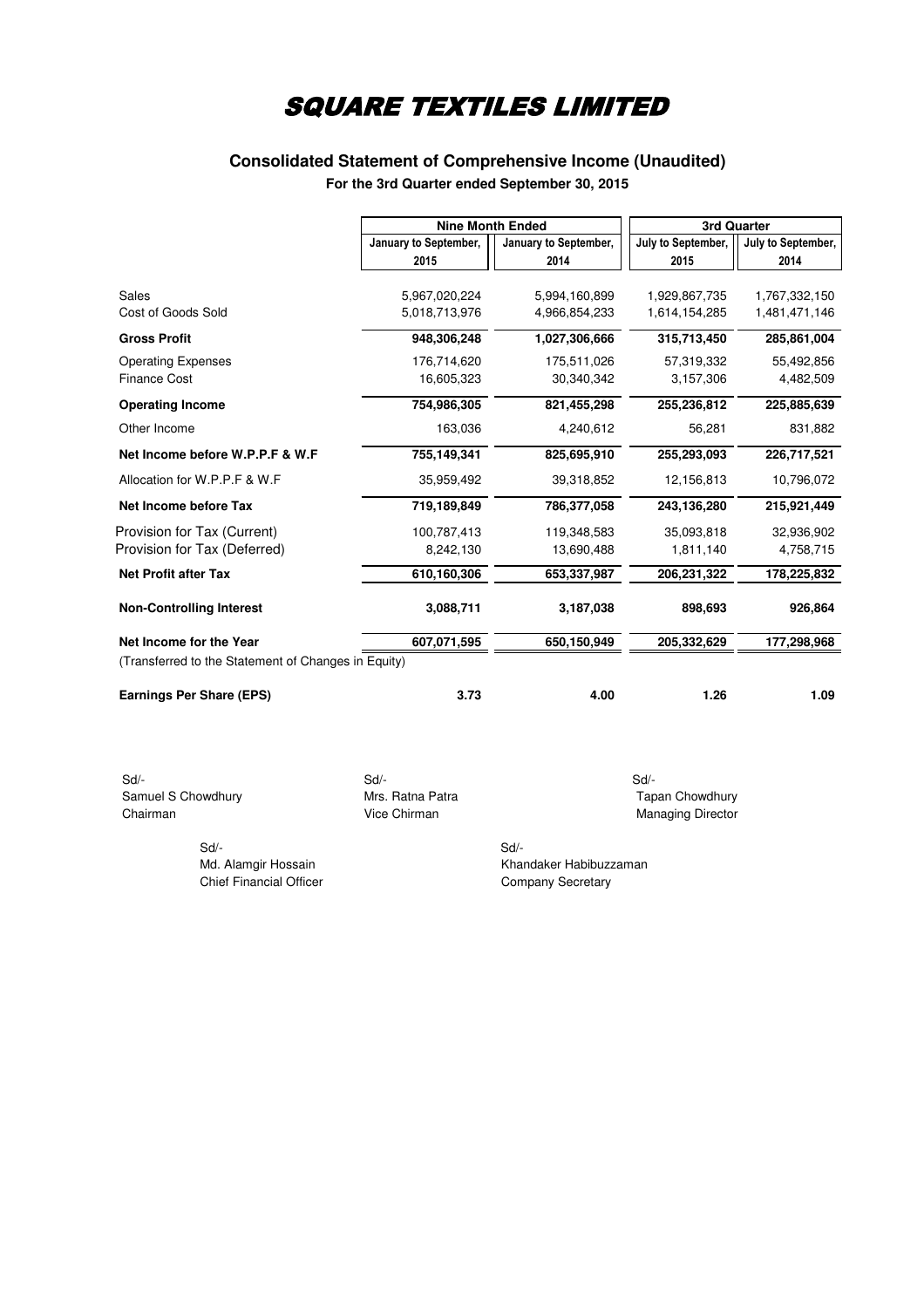**Consolidated Statement of Changes in Equity (Unaudited) For the 3rd Quarter ended September 30, 2015**

| <b>Particulars</b>                       | <b>Share Capital</b> | <b>General Reserve</b><br>& Surplus | Total         |
|------------------------------------------|----------------------|-------------------------------------|---------------|
| As at December 31,2014                   | 1,478,622,980        | 5,015,667,684                       | 6,494,290,664 |
| Net Profit for Third Quarter Ended, 2015 |                      | 607,071,595                         | 607,071,595   |
| Cash Dividend for 2014                   |                      | 295,724,596                         | 295,724,596   |
| Stock Dividend for 2014                  | 147,862,290          | 147,862,290                         |               |
| Balance as at September 30,2015          | 1,626,485,270        | 5,179,152,393                       | 6,805,637,663 |

### SQUARE TEXTILES LIMITED

**Consolidated Statement of Changes in Equity (Unaudited) For the 3rd Quarter ended September 30, 2014**

| <b>Particulars</b>                       | <b>Share Capital</b> | <b>General Reserve</b><br>& Surplus | <b>Total</b>  |
|------------------------------------------|----------------------|-------------------------------------|---------------|
| As at December 31,2013                   | 1,344,202,710        | 4,613,509,201                       | 5,957,711,911 |
| Net Profit for Third Quarter Ended, 2014 |                      | 650,150,949                         | 650,150,949   |
| Cash Dividend for 2013                   |                      | 268,840,542                         | 268,840,542   |
| Stock Dividend for 2013                  | 134,420,270 -        | 134,420,270                         |               |
| Balance as at September 30,2014          | 1,478,622,980        | 4,860,399,338                       | 6,339,022,318 |
|                                          |                      |                                     |               |

 Sd/- Sd/- Sd/- Samuel S Chowdhury **Mrs. Ratna Patra** Mrs. Ratna Patra Tapan Chowdhury Chairman **Chairman** Vice Chirman **Vice Chirman** Managing Director

 Sd/- Sd/- Chief Financial Officer Chief Financial Officer Company Secretary

Md. Alamgir Hossain Khandaker Habibuzzaman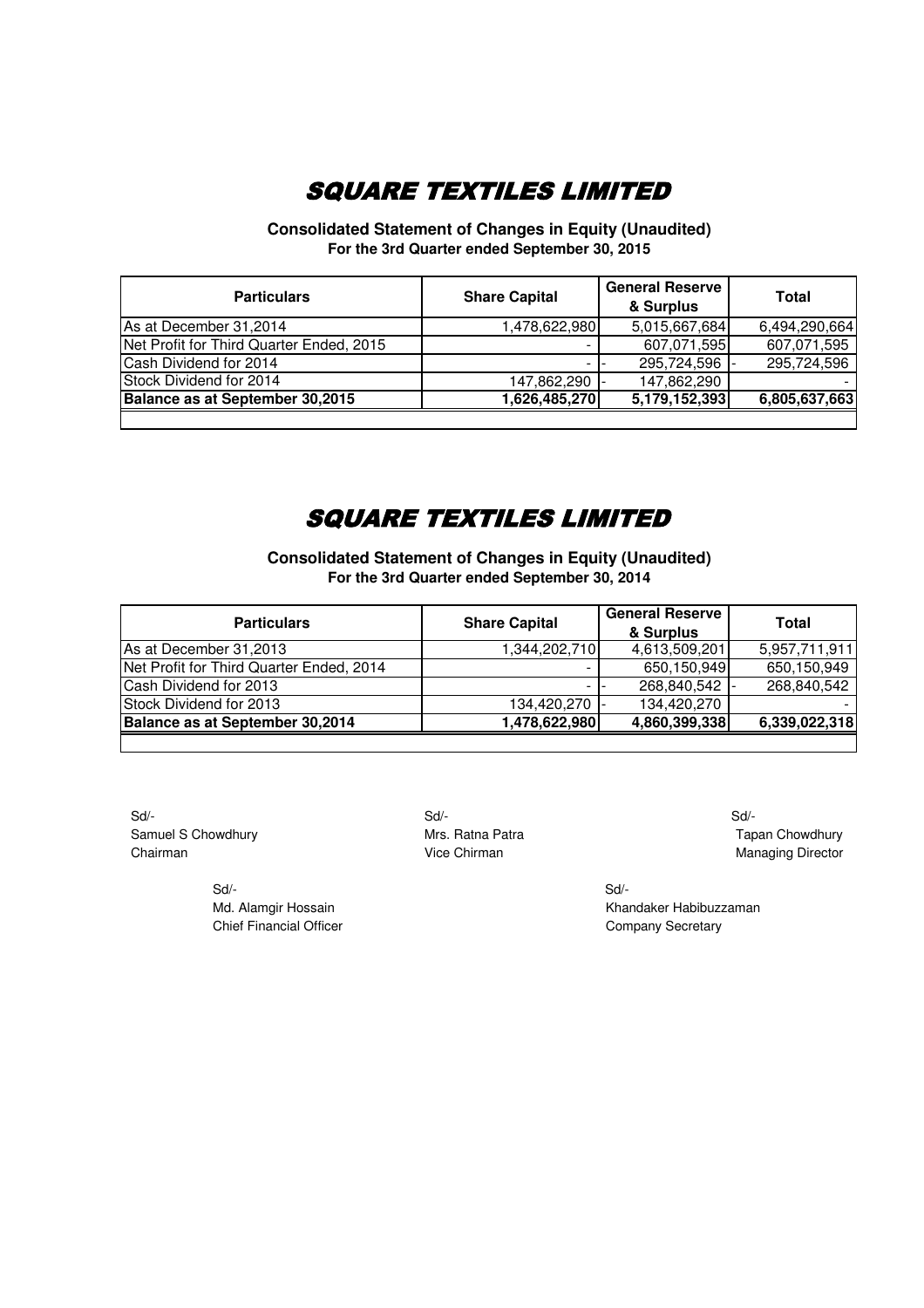**Statement of Consolidated Cash flows (Unaudited) For the 3rd Quarter ended September 30, 2015**

|                                                   |                  | 3rd Quarter Ended      |                          |                    |
|---------------------------------------------------|------------------|------------------------|--------------------------|--------------------|
| <b>Particulars</b>                                |                  | Sept. 30, 2015         |                          | Sept. 30, 2014     |
| <b>Cash Flow From Operating Activities:</b>       |                  |                        |                          |                    |
| <b>Total Receipts</b>                             |                  | 6,278,463,257          |                          | 6,120,180,473      |
| <b>Collection from Sales Revenue</b>              |                  | 6,278,300,221          |                          | 6,120,090,819      |
| Collection from Other Income                      |                  | 163,036                |                          | 89,654             |
|                                                   |                  |                        |                          |                    |
| <b>Total Payments</b>                             |                  | (5,267,138,637)        |                          | (5, 189, 332, 245) |
| Paid to Suppliers                                 |                  | (3,834,019,921)        |                          | (3,722,386,032)    |
| Paid for Operating & Non-operating Expenses       |                  | (1, 254, 431, 198)     |                          | (1,274,627,340)    |
| <b>Interest Expenses</b>                          |                  | (20, 494, 757)         |                          | (26,094,188)       |
| Income Tax                                        |                  | (131, 748, 083)        |                          | (120, 179, 279)    |
| Workers Profit Participation Fund                 |                  | (26, 444, 678)         |                          | (46,045,406)       |
| Net Cash Flow From (Used in) Operating Activities |                  | 1,011,324,620          |                          | 930,848,228        |
| <b>Cash Flow From Investing Activities:</b>       |                  |                        |                          |                    |
| Purchase of Fixed Assets                          |                  | (359, 128, 193)        |                          | (409, 047, 815)    |
| Net Cash Flow From (Used in) Investing Activities |                  | (359, 128, 193)        |                          | (409, 047, 815)    |
|                                                   |                  |                        |                          |                    |
| <b>Cash Flow From Financing Activities:</b>       |                  |                        |                          |                    |
| Short Term Bank Loan Recived(Repaid)              |                  | (218, 372, 529)        |                          | (136, 768, 357)    |
| Short Term Loan from (to) Inter Co.               |                  | 153,984,781            |                          | 49,048,533         |
| <b>Dividend Payment</b>                           |                  | (295, 724, 596)        |                          | (268, 840, 542)    |
| Net Cash Flow From (Used in) Financing Activities |                  | (360, 112, 344)        |                          | (356, 560, 366)    |
| Net Cash Increased (Decreased)                    |                  | 292,084,083            |                          | 165,240,047        |
| <b>Opening Cash &amp; Cash Equivalent</b>         |                  | 709,069,500            |                          | 506,220,558        |
| <b>Closing Cash &amp; Cash Equivalent</b>         |                  | 1,001,153,583          |                          | 671,460,605        |
|                                                   |                  |                        |                          |                    |
| <b>Net Operating Cash Flow Per Share</b>          |                  | 6.22                   |                          | 5.72               |
|                                                   |                  |                        |                          |                    |
|                                                   |                  |                        |                          |                    |
| $Sd$ -                                            | $Sd$ -           |                        | $Sd$ -                   |                    |
| Samuel S Chowdhury                                | Mrs. Ratna Patra |                        | <b>Tapan Chowdhury</b>   |                    |
| Chairman                                          | Vice Chirman     |                        | <b>Managing Director</b> |                    |
| Sd/-                                              |                  | $Sd$ -                 |                          |                    |
| Md. Alamgir Hossain                               |                  | Khandaker Habibuzzaman |                          |                    |
|                                                   |                  |                        |                          |                    |

Chief Financial Officer Chief Financial Officer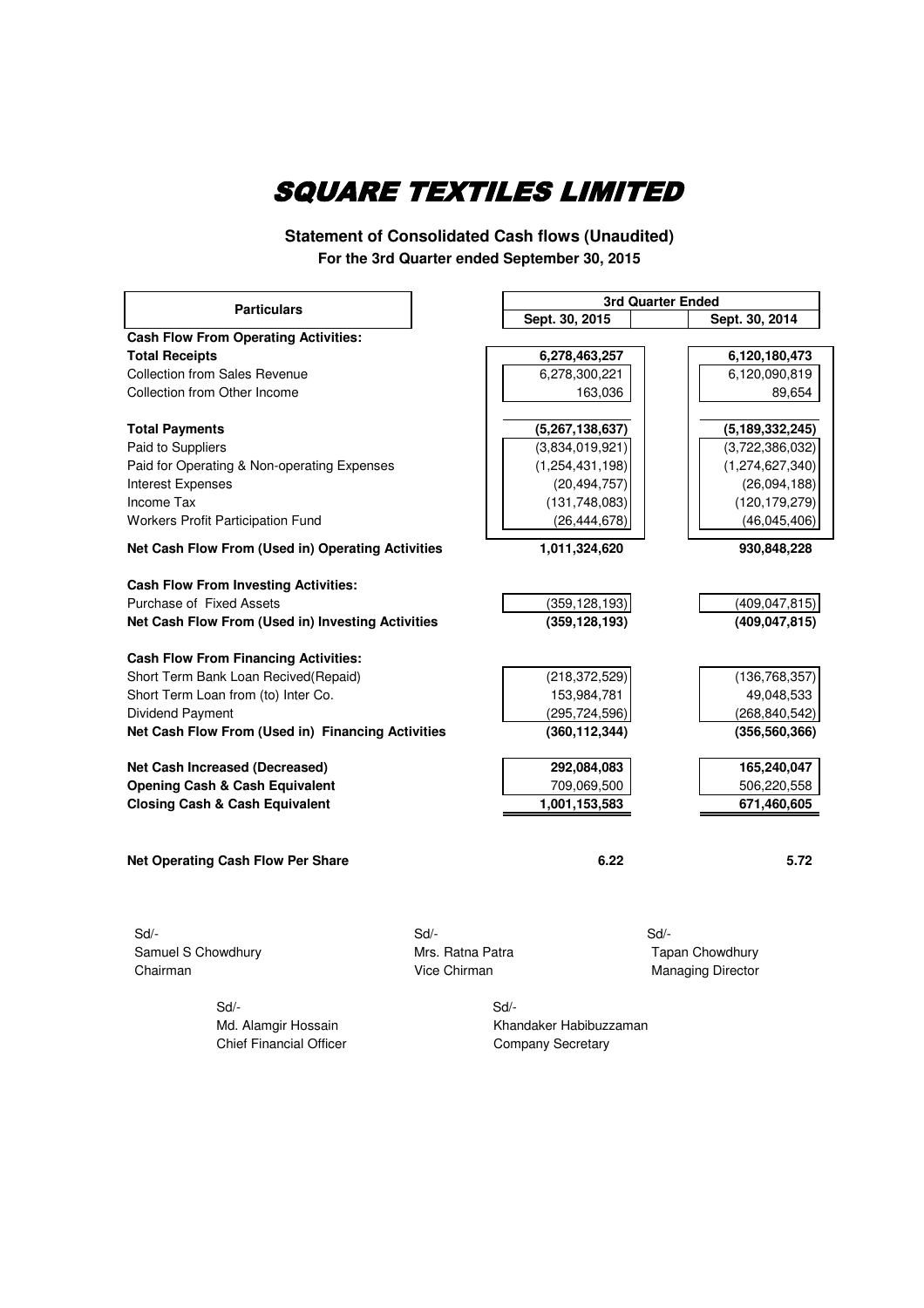#### **Statement of Financial Position (Unaudited) As of September 30, 2015**

|                                  |                        | September 30, | December 31,             |
|----------------------------------|------------------------|---------------|--------------------------|
|                                  |                        | 2015          | 2014                     |
| <b>NET ASSETS:</b>               |                        |               |                          |
| <b>Fixed Asset:</b>              |                        | 2,439,380,836 | 2,361,701,330            |
| At Cost Less Depreciation        |                        | 1,855,046,957 | 1,777,367,451            |
| Investment-Long Term(At Cost)    |                        | 160,783,760   | 160,783,760              |
| <b>Share Money Deposit</b>       |                        | 423,550,119   | 423,550,119              |
|                                  |                        |               |                          |
| <b>Current Assets:</b>           |                        | 4,008,205,612 | 3,903,435,804            |
| <b>Stocks</b>                    |                        | 1,379,662,816 | 1,359,017,389            |
| <b>Trade Debtors</b>             |                        | 1,291,767,349 | 1,654,374,265            |
| Short Term Loan                  |                        | 421,840,761   | 207,729,297              |
| Advance, Deposit & Prepayments   |                        | 510,728,722   | 347,790,133              |
| Cash & Bank Balance              |                        | 404,205,964   | 334,524,720              |
| <b>Current Liabilities:</b>      |                        | 1,084,930,405 | 993,109,727              |
| Short Term Bank Loan             |                        | 411,932,124   | 502,930,049              |
| Short Term Loan                  |                        | 113,425,408   |                          |
| <b>Sundry Creditors</b>          |                        | 34,831,355    | 47,276,186               |
| <b>Other Current Liabilities</b> |                        | 247,771,183   | 231,264,172              |
| Provision for Income Tax         |                        | 276,970,335   | 211,639,320              |
|                                  |                        |               |                          |
| <b>Net Current Assets</b>        |                        | 2,923,275,207 | 2,910,326,077            |
| <b>Deferred Tax Liability</b>    |                        | 116,877,476   | 113,304,788              |
|                                  | Tk.                    | 5,245,778,567 | 5,158,722,619            |
| <b>FINANCED BY:</b>              |                        |               |                          |
|                                  |                        |               |                          |
| <b>Share Holders Equity:</b>     |                        | 5,245,778,567 | 5,158,722,619            |
| <b>Share Capital</b>             |                        | 1,626,485,270 | 1,478,622,980            |
| General Reserve and Surplus      |                        | 3,619,293,297 | 3,680,099,639            |
|                                  |                        |               |                          |
|                                  | Tk.                    | 5,245,778,567 | 5,158,722,619            |
| Net Asset Value Per Share        |                        | 32.25         | 31.72                    |
| Sd/-<br>Samuel S Chowdhury       | Sd<br>Mrs. Ratna Patra | Sd            | <b>Tapan Chowdhury</b>   |
| Chairman                         | Vice Chirman           |               | <b>Managing Director</b> |

 Sd/- Sd/- Chief Financial Officer

Md. Alamgir Hossain Khandaker Habibuzzaman<br>Chief Financial Officer Company Secretary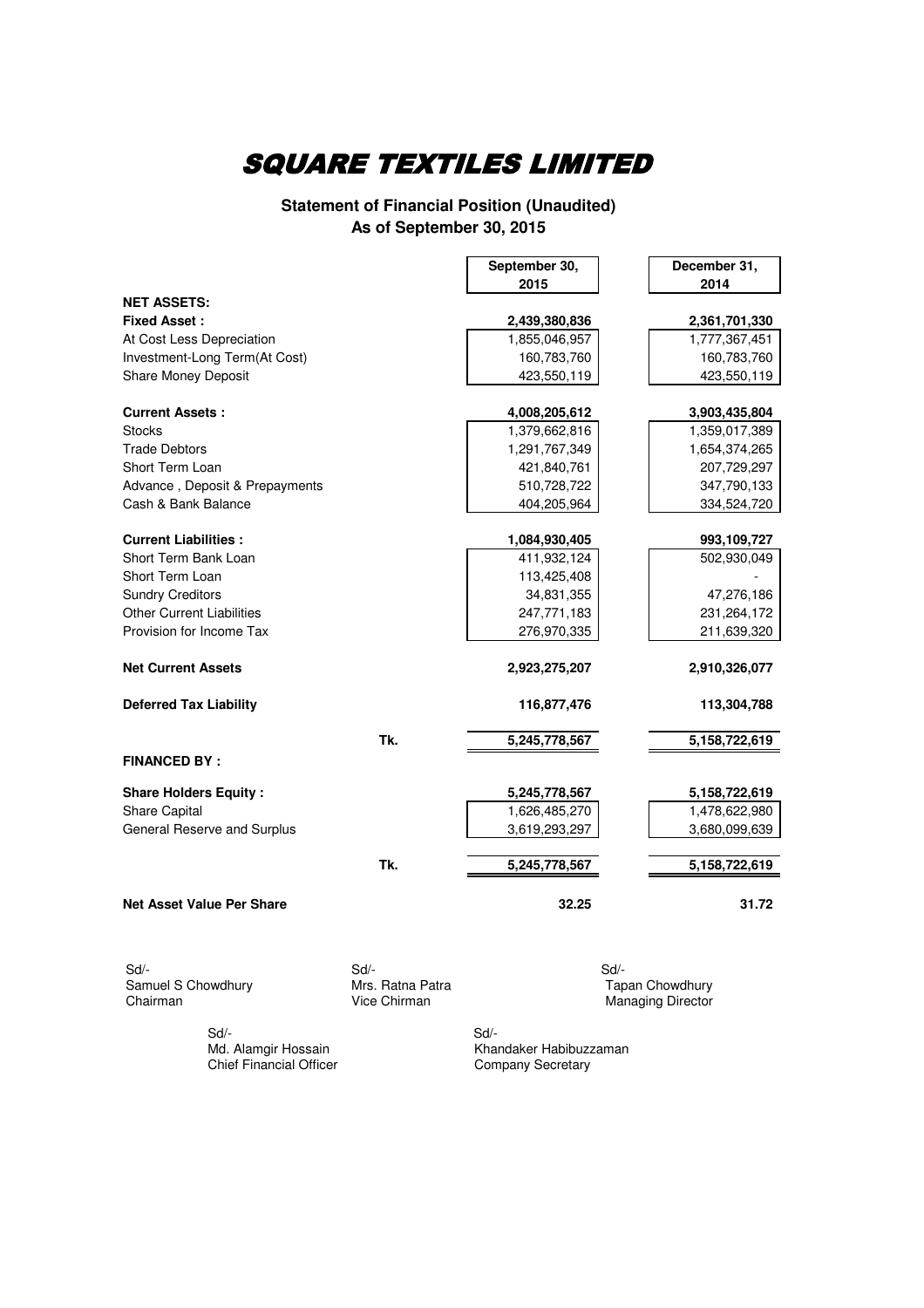#### **Statement of Comprehensive Income (Unaudited)**

**For the 3rd Quarter ended September 30, 2015**

|                                                             | <b>Nine Month Ended</b>          |                           | <b>3rd Quarter</b>                                 |                         |  |
|-------------------------------------------------------------|----------------------------------|---------------------------|----------------------------------------------------|-------------------------|--|
|                                                             | Jan to Sept,                     | Jan to Sept,              | <b>July to Sept</b>                                | July to Sept            |  |
|                                                             | 2015                             | 2014                      | 2015                                               | 2014                    |  |
| <b>Sales</b>                                                | 3,812,340,653                    | 3,871,062,026             | 1,229,382,646                                      | 1,234,978,468           |  |
| <b>Cost of Goods Sold</b>                                   | 3,204,847,245                    | 3,199,543,875             | 1,030,172,967                                      | 1,039,687,053           |  |
| <b>Gross Profit</b>                                         | 607,493,408                      | 671,518,151               | 199,209,679                                        | 195,291,415             |  |
| <b>Operating Expenses</b><br><b>Finance Cost</b>            | 134,110,017<br>8,323,458         | 136,703,275<br>15,532,063 | 45,068,330<br>2,742,650                            | 43,112,780<br>3,440,090 |  |
| <b>Operating Income</b>                                     | 465,059,933                      | 519,282,813               | 151,398,699                                        | 148,738,545             |  |
| Other Income                                                | 9,208,526                        | 11,136,202                | 3,476,135                                          | 4,389,482               |  |
| Net Income before W.P.P.F & W.F                             | 474,268,459                      | 530,419,015               | 154,874,834                                        | 153,128,027             |  |
| Allocation for W.P.P.F & W.F                                | 22,584,212                       | 25,258,048                | 7,374,992                                          | 7,291,811               |  |
| Net Income before Tax                                       | 451,684,247                      | 505,160,967               | 147,499,842                                        | 145,836,216             |  |
| Provision for Tax (Current)<br>Provision for Tax (Deferred) | 65,331,015<br>3,572,688          | 77,166,170<br>1,933,296   | 21,729,638<br>829,855                              | 22,424,118<br>681,547   |  |
| Net Income for the Year                                     | 382,780,544                      | 426,061,501               | 124,940,349                                        | 122,730,551             |  |
| (Transferred to the Statement of Changes in Equity)         |                                  |                           |                                                    |                         |  |
| <b>Earnings Per Share (EPS)</b>                             | 2.35                             | 2.62                      | 0.77                                               | 0.75                    |  |
| Sd/-                                                        | Sd/-                             |                           | Sd/-                                               |                         |  |
| Samuel S Chowdhury<br>Chairman                              | Mrs. Ratna Patra<br>Vice Chirman |                           | <b>Tapan Chowdhury</b><br><b>Managing Director</b> |                         |  |

 Sd/- Sd/- Chief Financial Officer

Md. Alamgir Hossain Khandaker Habibuzzaman<br>
Chief Financial Officer Chief Company Secretary

Managing Director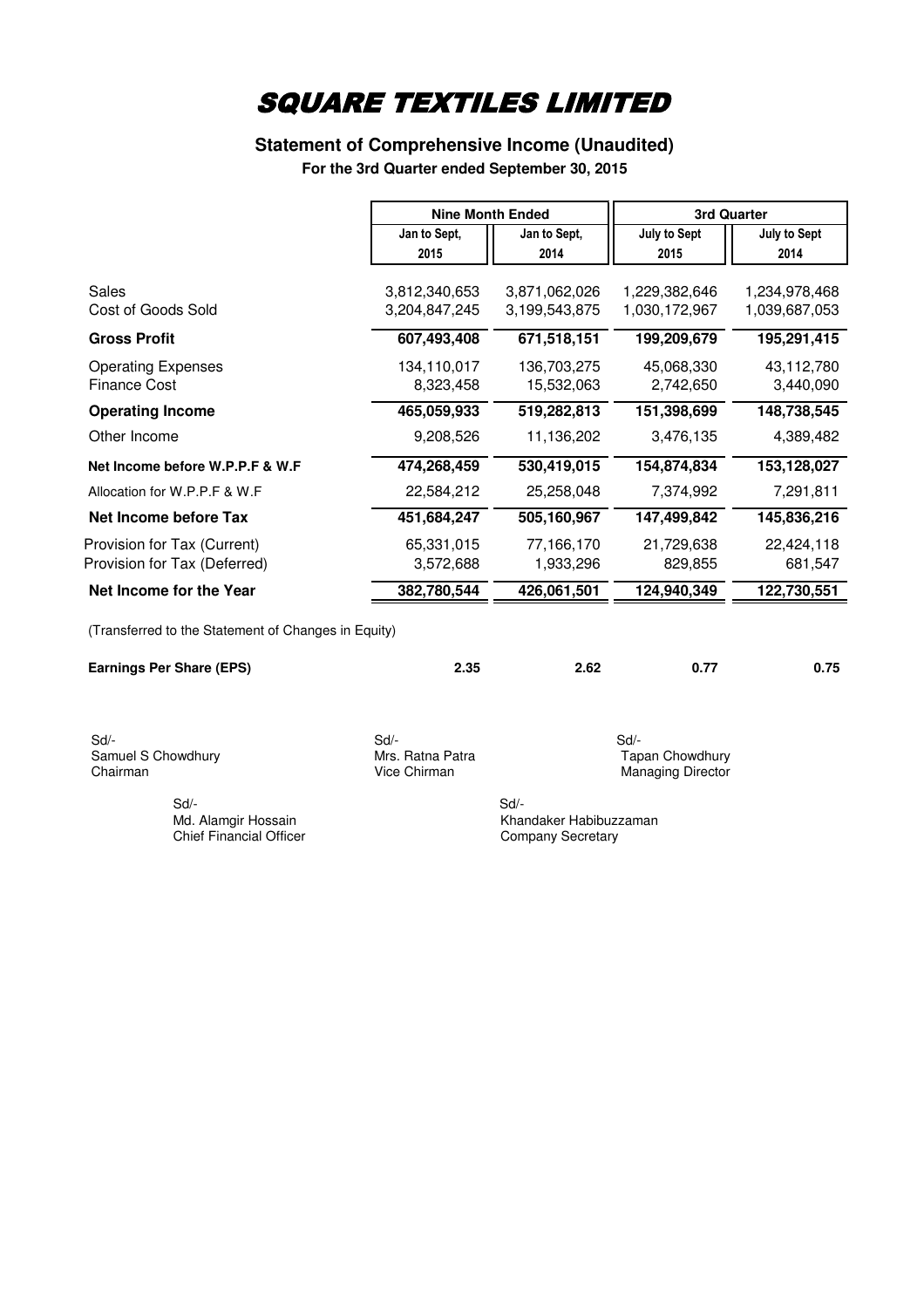**Statement of Changes in Equity (Unaudited) For the 3rd Quarter ended September 30, 2015**

| <b>Particulars</b>                       | <b>Share Capital</b> | <b>General Reserve</b><br>& Surplus | Total         |
|------------------------------------------|----------------------|-------------------------------------|---------------|
| As at December 31,2014                   | ,478,622,980         | 3,680,099,639                       | 5,158,722,619 |
| Net Profit for Third Quarter Ended, 2015 |                      | 382,780,544                         | 382,780,544   |
| Cash Dividend for 2014                   |                      | 295,724,596                         | 295,724,596   |
| Stock Dividend for 2014                  | 147,862,290          | 147,862,290                         |               |
| Balance as at September 30,2015          | 1,626,485,270        | 3,619,293,297                       | 5,245,778,567 |
|                                          |                      |                                     |               |

### SQUARE TEXTILES LIMITED

**Statement of Changes in Equity (Unaudited) For the 3rd Quarter ended September 30, 2014**

| <b>Particulars</b>                       | <b>Share Capital</b> | <b>General Reserve</b><br>& Surplus | Total         |
|------------------------------------------|----------------------|-------------------------------------|---------------|
| As at December 31,2013                   | 1,344,202,710        | 3,542,168,733                       | 4,886,371,443 |
| Net Profit for Third Quarter Ended, 2014 |                      | 426,061,501                         | 426,061,501   |
| Cash Dividend for 2013                   |                      | 268,840,542                         | 268,840,542   |
| Stock Dividend for 2013                  | 134,420,270 -        | 134,420,270                         |               |
| Balance as at September 30,2014          | 1,478,622,980        | 3,564,969,422                       | 5,043,592,402 |
|                                          |                      |                                     |               |

 Sd/- Sd/- Sd/- Samuel S Chowdhury **Samuel S Chowdhury** Mrs. Ratna Patra **Tapan Chowdhury Chairman** Chairman Chowdhury Chairman Chowdhury Chairman Managing Director

 Sd/- Sd/- Chief Financial Officer

Managing Director

Md. Alamgir Hossain Khandaker Habibuzzaman<br>
Chief Financial Officer Chief Company Secretary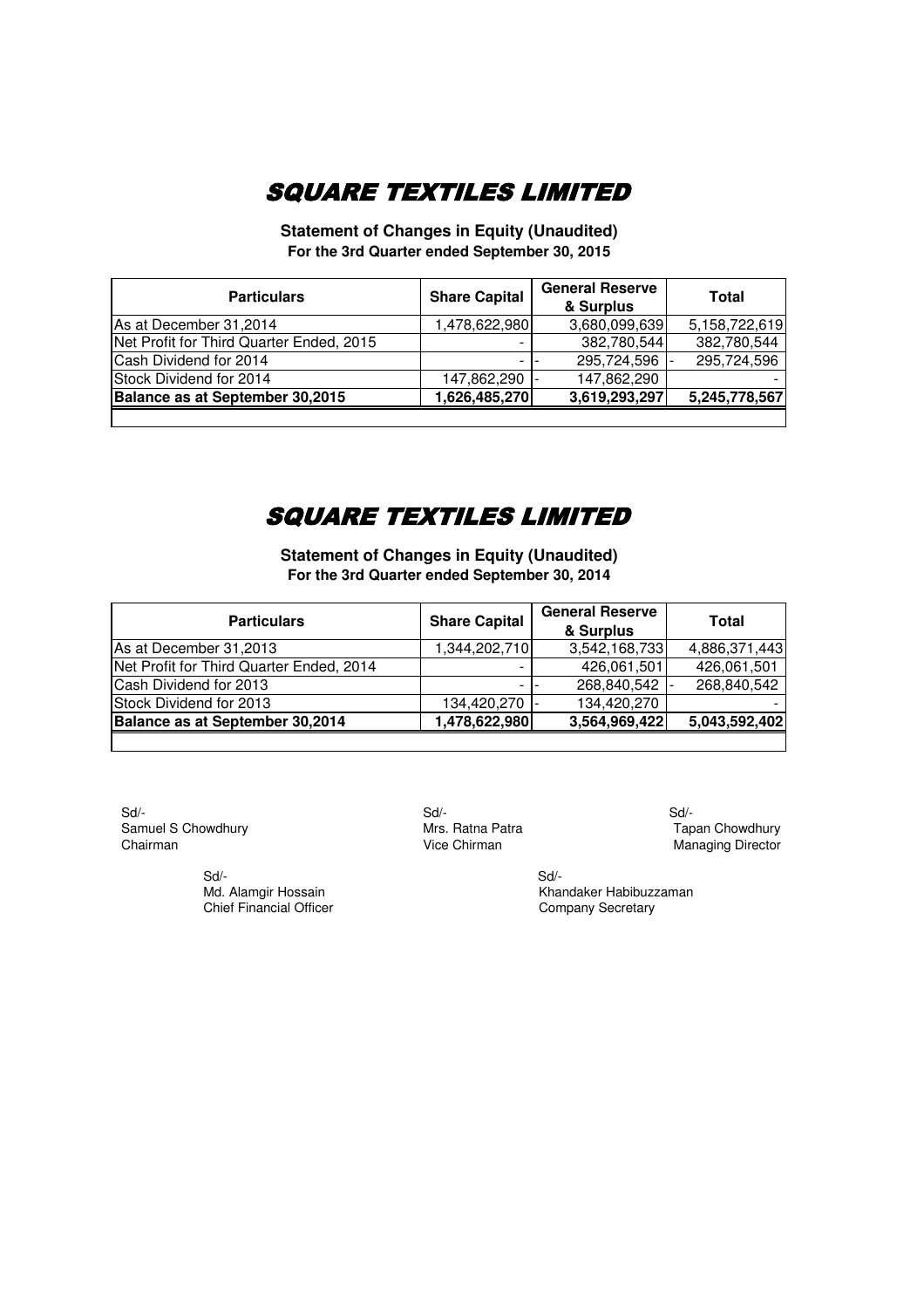**Statement of Cash flows (Unaudited) For the 3rd Quarter ended September 30, 2015**

| <b>Particulars</b>                                | <b>3rd Quarter Ended</b> |                 |                          |
|---------------------------------------------------|--------------------------|-----------------|--------------------------|
|                                                   | Sept. 30, 2015           |                 | Sept. 30, 2014           |
| <b>Cash Flow From Operating Activities:</b>       |                          |                 |                          |
| <b>Total Receipts</b>                             | 4,175,110,605            |                 | 3,978,336,928            |
| <b>Collection from Sales Revenue</b>              | 4,174,947,569            |                 | 3,978,247,274            |
| Collection from Other Income                      |                          | 163,036         | 89,654                   |
| <b>Total Payments</b>                             | (3,437,597,847)          |                 | (3,444,772,879)          |
| Paid to Suppliers                                 | (2,494,812,570)          |                 | (2,498,978,566)          |
| Paid for Operating & Non-operating Expenses       |                          | (843, 835, 330) | (812, 671, 803)          |
| Interest Expenses                                 |                          | (8,325,493)     | (17,013,648)             |
| Income Tax                                        |                          | (71, 716, 582)  | (79, 265, 798)           |
| Workers Profit Participation Fund                 |                          | (18, 907, 872)  | (36, 843, 064)           |
| Net Cash Flow From (Used in) Operating Activities |                          | 737,512,758     | 533,564,049              |
| <b>Cash Flow From Investing Activities:</b>       |                          |                 |                          |
| Purchase of Fixed Assets                          |                          | (189, 468, 425) | (171, 524, 671)          |
| Net Cash Flow From (Used in) Investing Activities |                          | (189, 468, 425) | (171, 524, 671)          |
| <b>Cash Flow From Financing Activities:</b>       |                          |                 |                          |
| Short Term Bank Loan Recived(Repaid)              |                          | (90, 997, 925)  | (218, 322, 394)          |
| Short Term Loan from (to) Inter Co.               |                          | (91, 640, 568)  | 239,747,715              |
| Payment of Dividend                               |                          | (295, 724, 596) | (268, 840, 542)          |
| Net Cash Flow From (Used in) Financing Activities |                          | (478,363,089)   | (247, 415, 221)          |
| Net Cash Increased (Decreased)                    |                          | 69,681,244      | 114,624,157              |
| <b>Opening Cash &amp; Cash Equivalent</b>         |                          | 334,524,720     | 241,642,188              |
| <b>Closing Cash &amp; Cash Equivalent</b>         |                          | 404,205,964     | 356,266,345              |
|                                                   |                          |                 |                          |
| Net Operating Cash flow per Share                 |                          | 4.53            | 3.28                     |
|                                                   |                          |                 |                          |
| $Sd$ -                                            | $Sd$ -                   |                 | Sd                       |
| Samuel S Chowdhury                                | Mrs. Ratna Patra         |                 | <b>Tapan Chowdhury</b>   |
| Chairman                                          | Vice Chirman             |                 | <b>Managing Director</b> |
| Sd                                                | Sd                       |                 |                          |
| Md. Alamgir Hossain                               | Khandaker Habibuzzaman   |                 |                          |
| <b>Chief Financial Officer</b>                    | Company Secretary        |                 |                          |